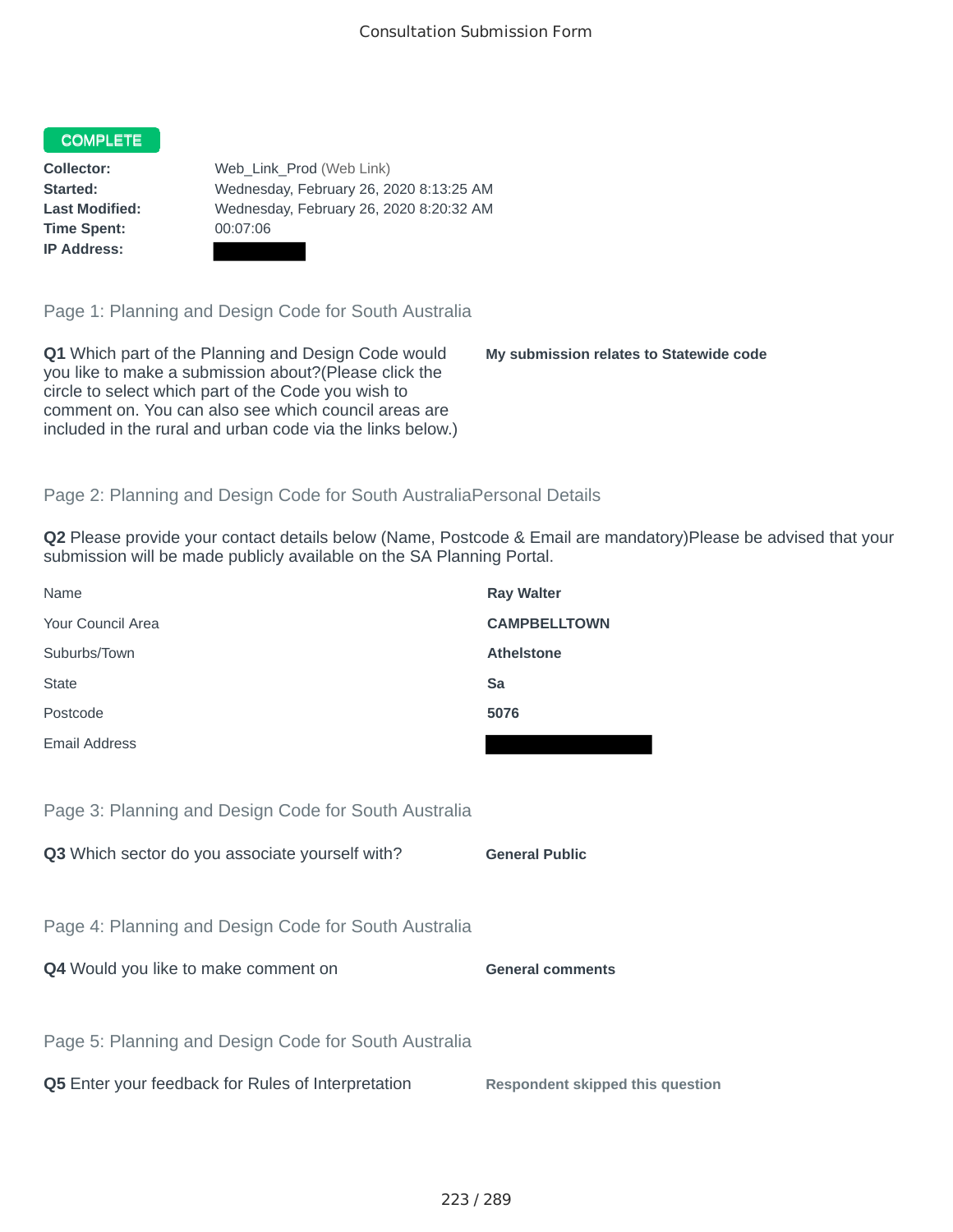## Consultation Submission Form

| Q6 Enter your feedback for Referrals                                                                                                                                    | <b>Respondent skipped this question</b> |
|-------------------------------------------------------------------------------------------------------------------------------------------------------------------------|-----------------------------------------|
| <b>Q7</b> Enter your feedback for Mapping                                                                                                                               | <b>Respondent skipped this question</b> |
| Q8 Enter your feedback for Table of Amendments                                                                                                                          | <b>Respondent skipped this question</b> |
| Page 6: Planning and Design Code for South Australia<br>Q9 Please enter your feedback for overlaysclick next at<br>the bottom of the page for next topic                | <b>Respondent skipped this question</b> |
| Page 7: Planning and Design Code for South Australia<br>Q10 Please enter your feedback for zones and<br>subzonesclick next at the bottom of the page for next<br>topic  | <b>Respondent skipped this question</b> |
| Page 8: Planning and Design Code for South Australia<br>Q11 Please enter your feedback for general policyclick<br>next at the bottom of the page for next topic         | <b>Respondent skipped this question</b> |
| Page 9: Planning and Design Code for South Australia<br>Q12 Please enter your feedback for Land use<br>Definitionclick next at the bottom of the page for next<br>topic | <b>Respondent skipped this question</b> |
| Page 10: Planning and Design Code for South Australia<br>Q13 Please enter your feedback for Admin<br>Definitionsclick next at the bottom of the page for next<br>topic  | <b>Respondent skipped this question</b> |

Page 11: Planning and Design Code for South Australia

## **Q14** Please enter your general feedback here

In this council area we have already seen the effects of urban in fill with insufficient parking for vehicles on owners property. This leads to chronic road congestion and clearing of trees. Many canopies have disappeared, leading to loss of habitat for koalas, birds and other creatures. We have 9 double story residences on 1 block, if parked in the "drive" another vehicle cannot get past. We need breathing space.